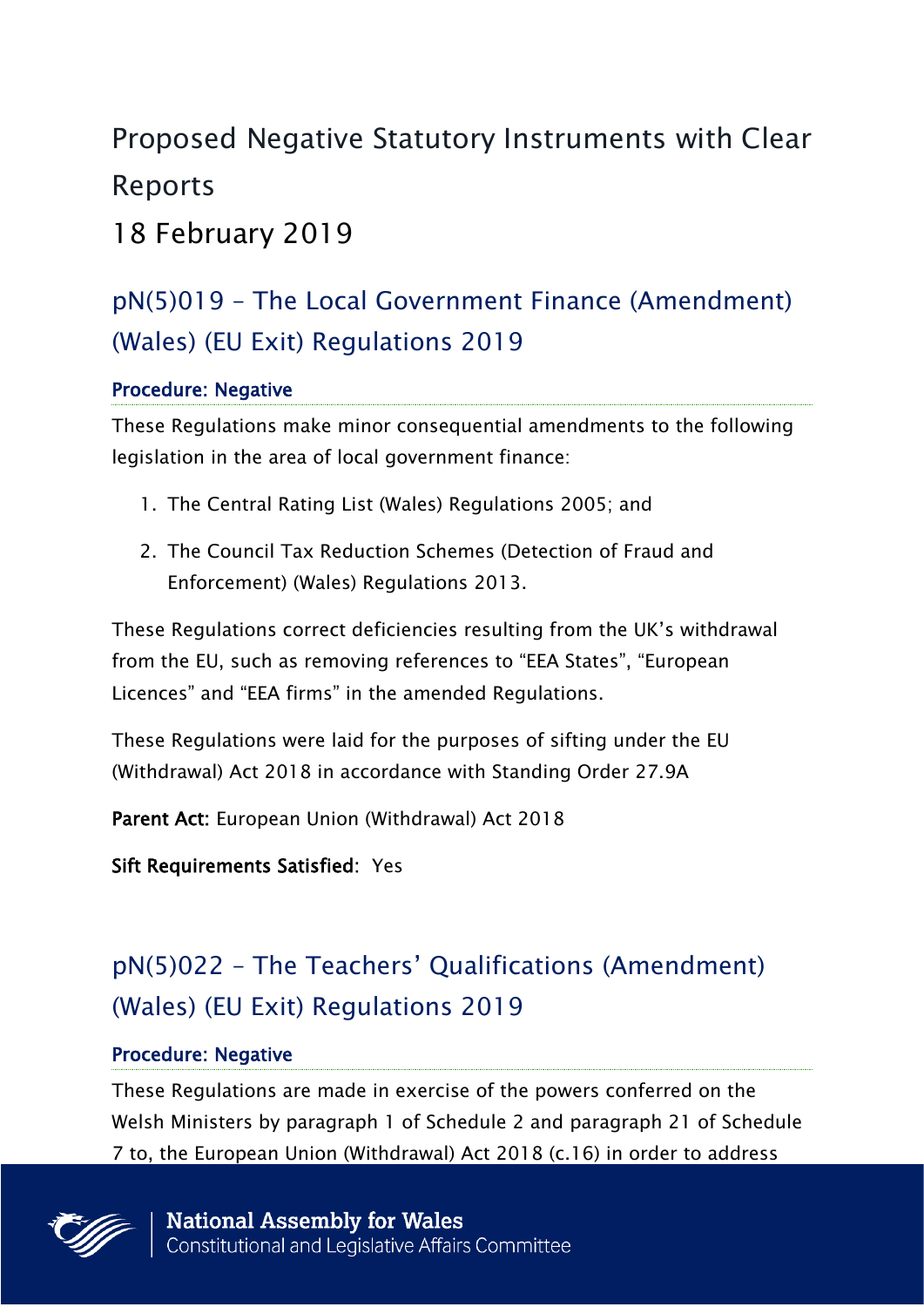failures of retained EU law to operate effectively and other deficiencies arising from the withdrawal of the United Kingdom from the European Union. They are also made in exercise of the powers in sections 132 and 135 of the Education Act 2002.

These Regulations make amendments to subordinate legislation relevant to the recognition of teachers' qualifications in Wales.

These Regulations were laid for the purposes of sifting under the EU (Withdrawal) Act 2018 in accordance with Standing Order 27.9A

Parent Act: European Union (Withdrawal) Act 2018

Sift Requirements Satisfied: Yes

# pN(5)024 – The Town and Country Planning (Miscellaneous Amendments) (Wales) (EU Exit) Regulations 2019

#### Procedure: Negative

These Regulations amend the following legislation relating to town and country planning —

The Town and Country Planning (Control of Advertisements) Regulations 1992;

The Town and Country Planning (Local Development Plan) (Wales) Regulations 2005;

The Town and Country Planning (Development Management Procedure) (Wales) Order 2012; and

The Planning (Hazardous Substances) (Wales) Regulations 2015.

The amendments are being made in order to address failures of retained EU law to operate effectively and other deficiencies arising from the withdrawal

of the United Kingdom from the European Union.

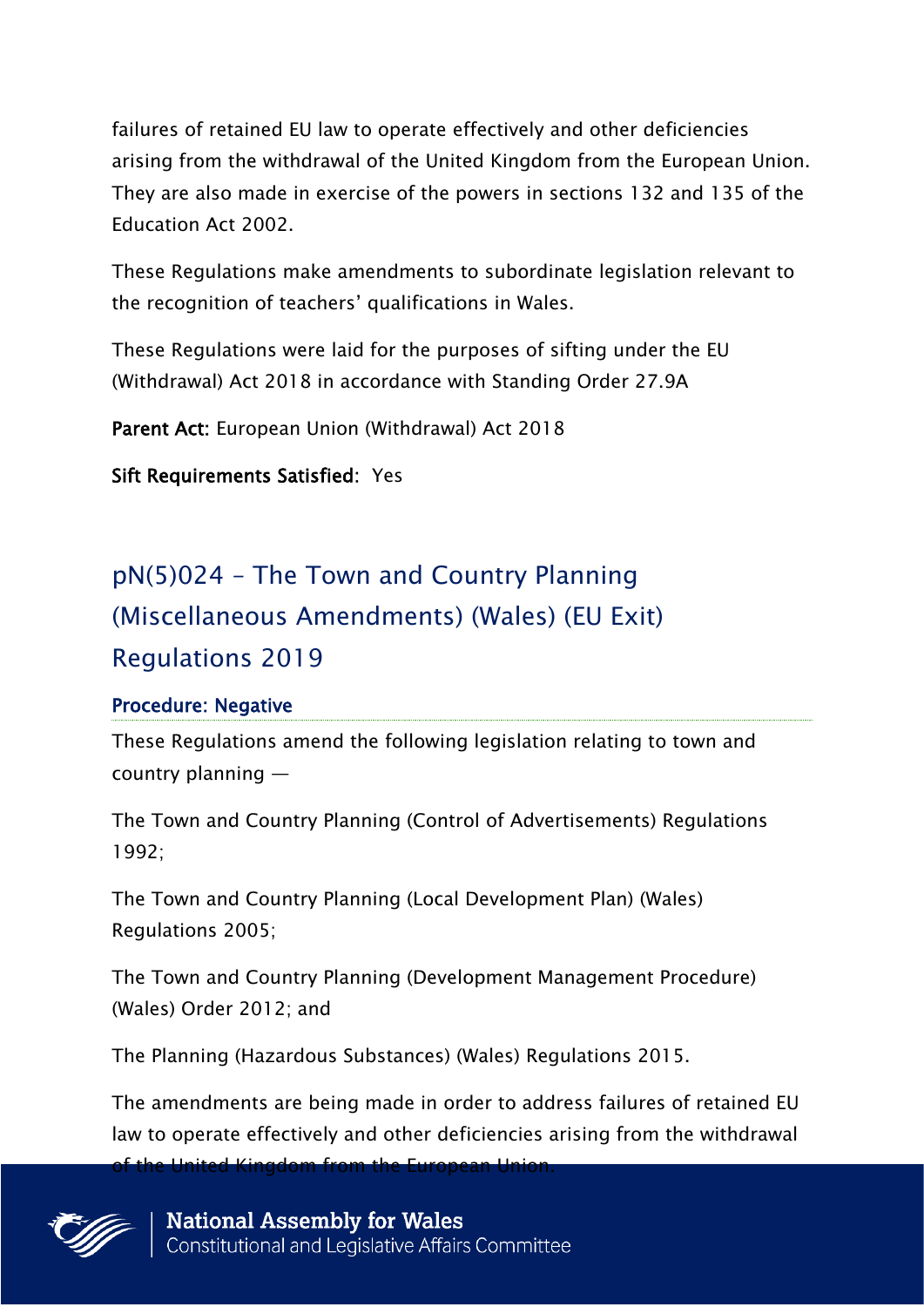These Regulations were laid for the purposes of sifting under the EU (Withdrawal) Act 2018 in accordance with Standing Order 27.9A

Parent Act: European Union (Withdrawal) Act 2018

Sift Requirements Satisfied: Yes

### pN(5)025 – The Air Quality Standards (Wales) (Amendment) (EU Exit) Regulations 2019

#### Procedure: Negative

These Regulations make amendments to the Air Quality Standards (Wales) Regulations 2010 in order to address failures of retained EU law to operate effectively and other deficiencies in retained EU law arising from the withdrawal of the United Kingdom from the European Union.

These Regulations were laid for the purposes of sifting under the EU (Withdrawal) Act 2018 in accordance with Standing Order 27.9A

Parent Act: European Union (Withdrawal) Act 2018

Sift Requirements Satisfied: Yes

# pN(5)026 – The Food Standards and Labelling (Miscellaneous Amendments) (Wales) (EU Exit) Regulations 2019

#### Procedure: Negative

These Regulations make amendments to subordinate legislation applying in Wales in the field of food composition and labelling.

These Regulations, other than regulation 6, are to be made in exercise of the powers conferred on the Welsh Ministers by paragraph 1(1) of Schedule 2 and paragraph 21(b) of Schedule 7 to the European Union (Withdrawal) Act

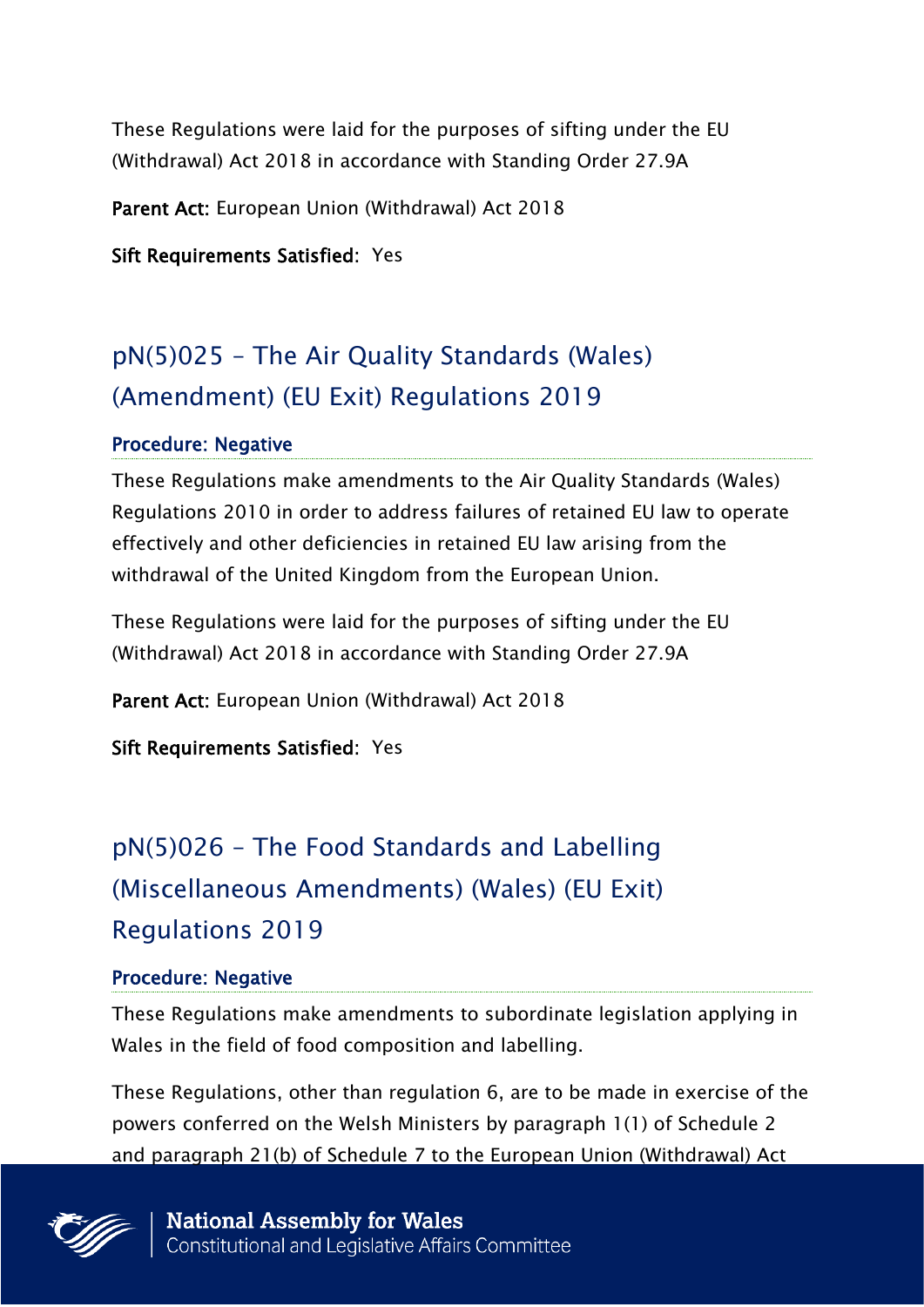2018 in order to address failures of retained EU law to operate effectively and other deficiencies arising from the withdrawal of the United Kingdom from the European Union.

Regulation 6 is made under section 16 of the Food Safety Act 1990 to amend the Honey (Wales) Regulations 2015 to set the method of analysis that food authorities must use to verify compliance with those Regulations' requirements.

These Regulations were laid for the purposes of sifting under the EU (Withdrawal) Act 2018 in accordance with Standing Order 27.9A

Parent Act: European Union (Withdrawal) Act 2018

#### Sift Requirements Satisfied: Yes

# pN(5)027 – The Genetically Modified Organisms (Deliberate Release and Transboundary Movement) (Miscellaneous Amendments) (Wales) (EU Exit) Regulations 2019

#### Procedure: Negative

The Genetically Modified Organisms (Deliberate Release and Transboundary Movement) (Miscellaneous Amendments) (Wales) (EU Exit) Regulations 2019 ("instrument") amends the existing implementation of Directive 2001/18/EC of the European Parliament and of the Council of 12 March 2001 on the deliberate release into the environment of GMOs ("the Deliberate Release Directive"), which specifies a framework of controls on the release of GMOs. Proposed releases require prior authorisation and this is subject to the GMO in question passing a science-based assessment of its potential impact on human health and the environment. Decisions on whether to approve GMO trial releases are delegated to Member States and regions within Member States. In the UK GMO trial decisions are devolved. Decisions on the release of GMOs for commercial marketing are taken collectively at EU level. In the

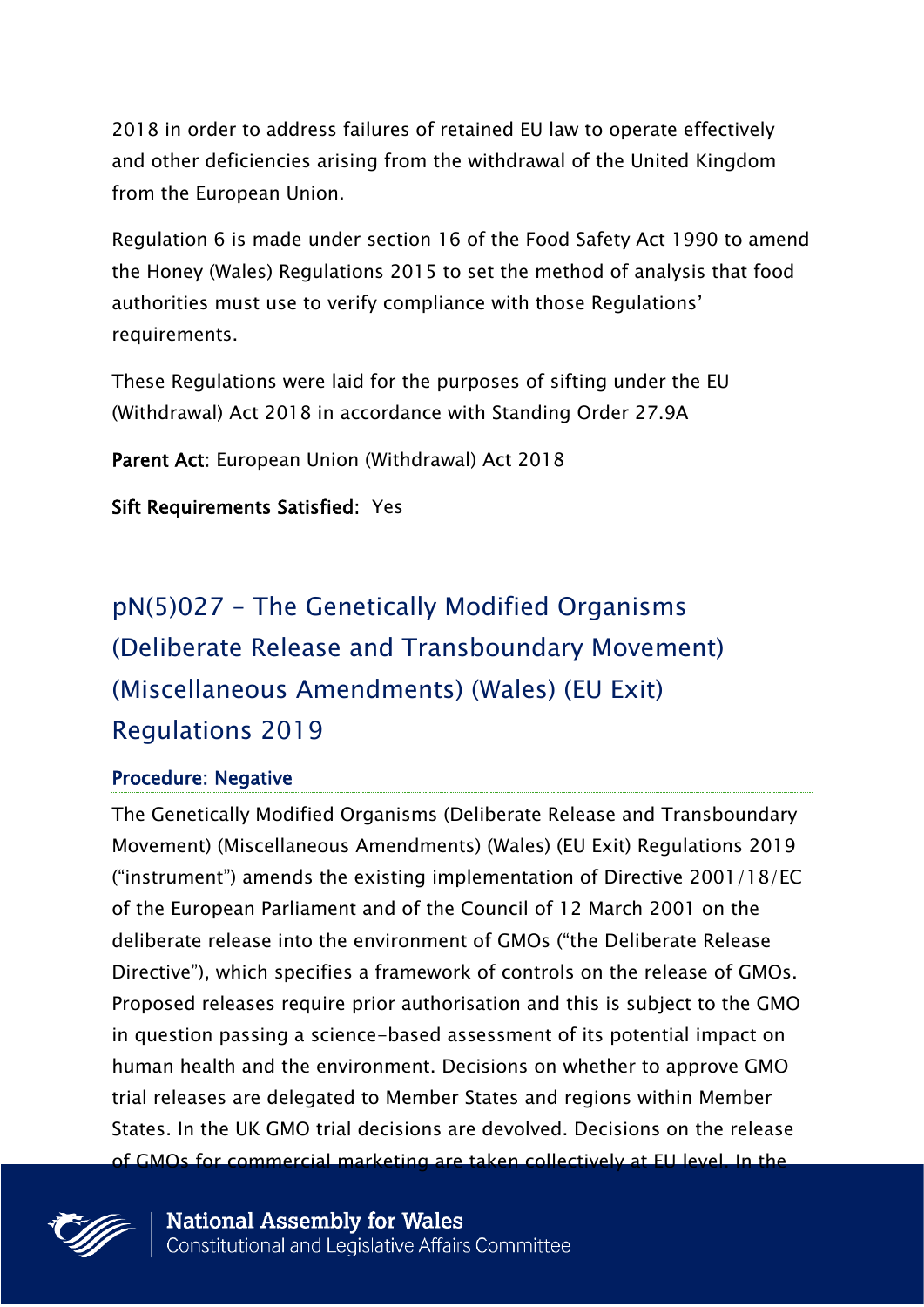specific case of GMO seeds for cultivation, the Directive provides discretionary provisions which allow Member States, or devolved Governments with Member States, to block the cultivation of EU-approved seeds in their territory. The Directive is implemented in Wales by The Genetically Modified Organisms (Deliberate Release) (Wales) Regulations 2002

This instrument also amends our domestic implementation of Regulation (EC) No. 1946/2003 of the European Parliament and of the Council of 15 July 2003 on transboundary movements of genetically modified organisms, as implemented in Wales by the Genetically Modified Organisms (Transboundary Movements) (Wales) Regulations 2005, which regulates the export of GMOs from the EU to third (non-EU) countries. The key requirement is for the planned first export of a GMO intended for environmental release to be notified to the receiving country to obtain its approval before shipment. The regulation implements requirements of the Cartagena Biosafety Protocol to the United Nations Convention on Biological Diversity (to which the EU and UK are each a Party).

The amendments can be broadly categorised as:

- Removing references to provisions being 'in accordance with EU legislation' and other references to EU law or obligations, and instead referring to retained EU law or obligations;
- Copying out definitions within the regulations themselves, instead of referring to definitions that sit within EU Directives, or specifying that references should be to specific 'versions' of pieces of EU legislation;
- Updating references to other sets of legislation that will be changed following EU exit or where an update was required anyway due to the reference being to an out of date piece of legislation;
- Changing references from 'Member State level' to 'any law of any part of the UK'; and

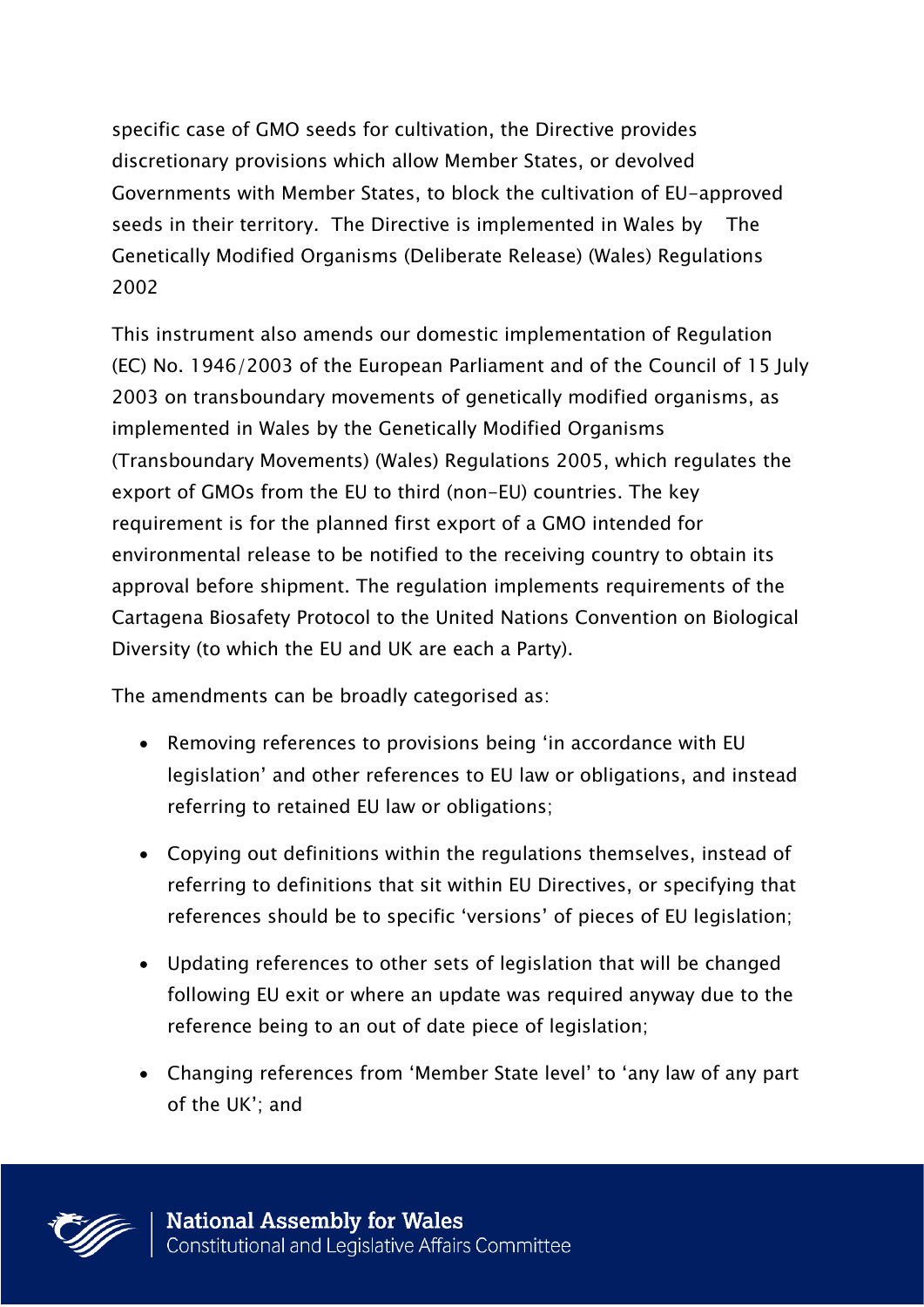Modifying the provision which requires Welsh Ministers to notify 'other EU Member States' about transboundary environmental impacts to reflect Wales' new status outside of the EU.

These Regulations were laid for the purposes of sifting under the EU (Withdrawal) Act 2018 in accordance with Standing Order 27.9A

Parent Act: European Union (Withdrawal) Act 2018

Sift Requirements Satisfied: Yes

# pN(5)028 – The Fisheries and Marine Management (Amendment) (EU Exit) (Wales) Regulations 2019

### Procedure: Negative

These Regulations make amendments to the following domestic instruments:

a. The Registration of Fish Buyers and Sellers and Designation of Fish Auction Sites (Wales) Regulations 2006,

b. The Marine Licencing (Exempted Activities) (Wales) Order 2011; and

c. The European Maritime and Fisheries Fund (Grants) (Wales) Regulations 2016.

The amendments are required to ensure that the statute book remains operable following the UK's exit from the EU by addressing deficiencies in domestic legislation arising from the UK's exit from the EU.

These Regulations were laid for the purposes of sifting under the EU (Withdrawal) Act 2018 in accordance with Standing Order 27.9A

Parent Act: European Union (Withdrawal) Act 2018

Sift Requirements Satisfied: Yes